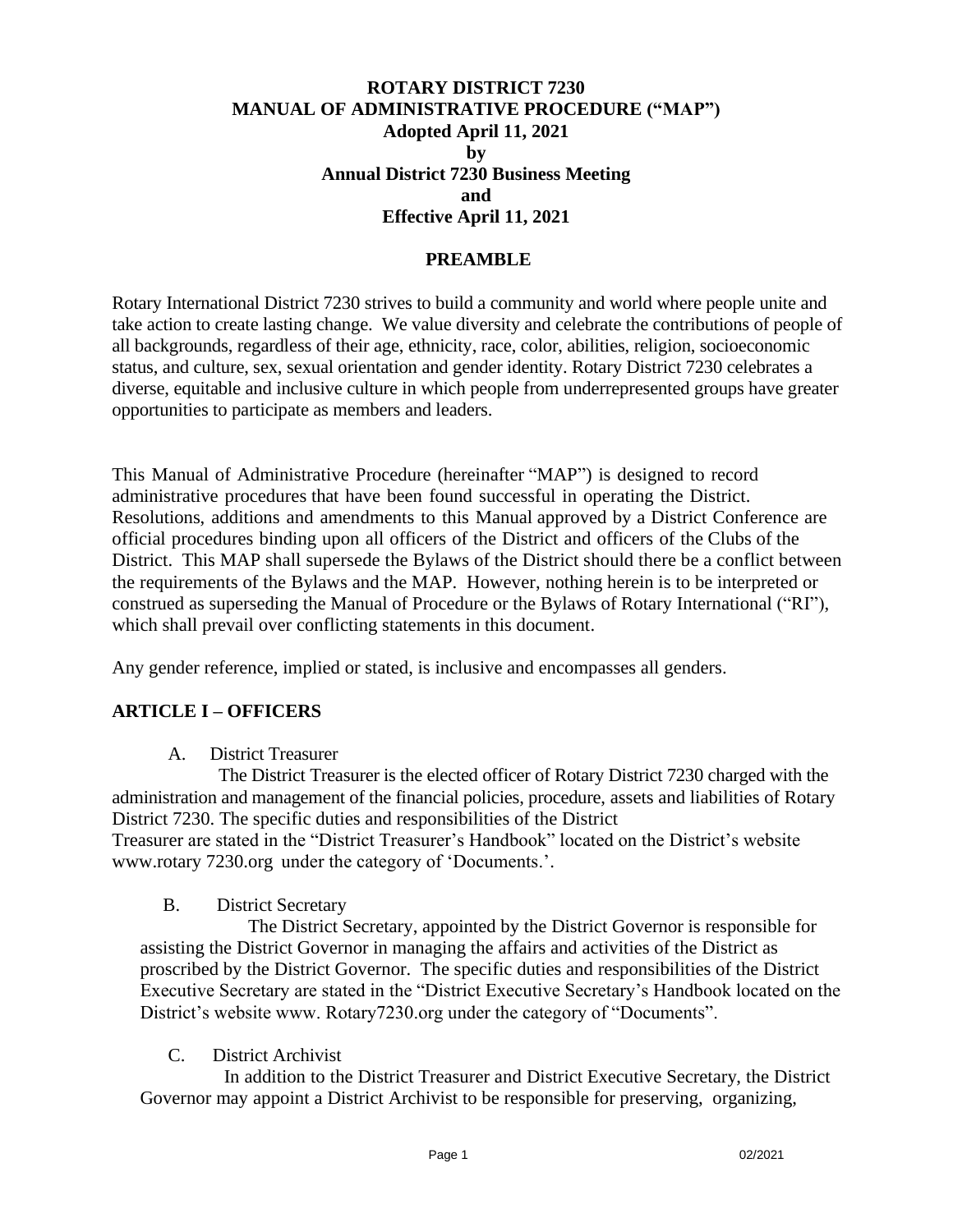maintaining, cataloging, marking, storing and transporting, as required, all physical property of the District, except the current records of the Treasurer and Secretary.

## D. Vice Governor.

 1. Procedures for selecting Vice Governor. Each year, the District Governor Elect of District 7230 shall choose a Past District Governor, preferably a District 7230 Rotarian, to be Vice Governor during the next Rotary year. Prior to April 1, such choice shall be submitted in writing to the District's Nominating Committee. If the Rotarian is approved, his/her name shall then be submitted Rotary International for its approval.

2. Role and duties of Vice Governor. The Vice Governor shall not be a voting member of the District 7230 Board of Directors (the "Board") but shall have the right to attend and actively participate in all meetings and deliberations of the Board. The Vice Governor shall endeavor to perform the duties, activities and/or responsibilities as requested by the District Governor.

3. Role of Vice Governor upon inability of District Governor to serve. Upon the inability of the District Governor to fulfill the duties and responsibilities of the office, whether by submission of a written notice by the District Governor to the Board or the occurrence of such facts that make the inability clear, the Vice Governor shall become the District Governor. Upon such event, the District's Board shall notify Rotary International of the change in District Governors.

4. No Vice Governor upon disability of District Governor. If the District Governor shall become unable to fulfill the duties and responsibilities of the office when there is no person serving as Vice Governor, the District's Nominating Committee shall meet and select a Past District Governor, preferably from District 7230, to serve as District Governor for the balance of the Rotary year and shall submit same to Rotary International for its approval.

5. Renewal of ability of original District Governor. If the original District Governor, after a period of inability, shall become able to fulfill the duties and responsibilities of the office, the original District nor shall re-assume his position after receiving the approval of Rotary International which may be requested by the District's Board.

## **ARTICLE II - ASSISTANT DISTRICT GOVERNORS**

 A. Appointment of Assistant District Governors District Governors, each one of whom shall be responsible for an Area composed of multiple clubs. The District Governor shall maintain an uneven number of Areas with each consisting of, to the extent possible and practical, a balanced number of Rotary clubs when compared to other Areas in the District. Any changes to the clubs in an Area shall be fair, reasonable and balanced compared to other Areas. Because each Assistant District Governor is responsible for only a fraction of the clubs in the District, one can respond quickly to a club's questions and needs. Another part of the Assistant District Governor's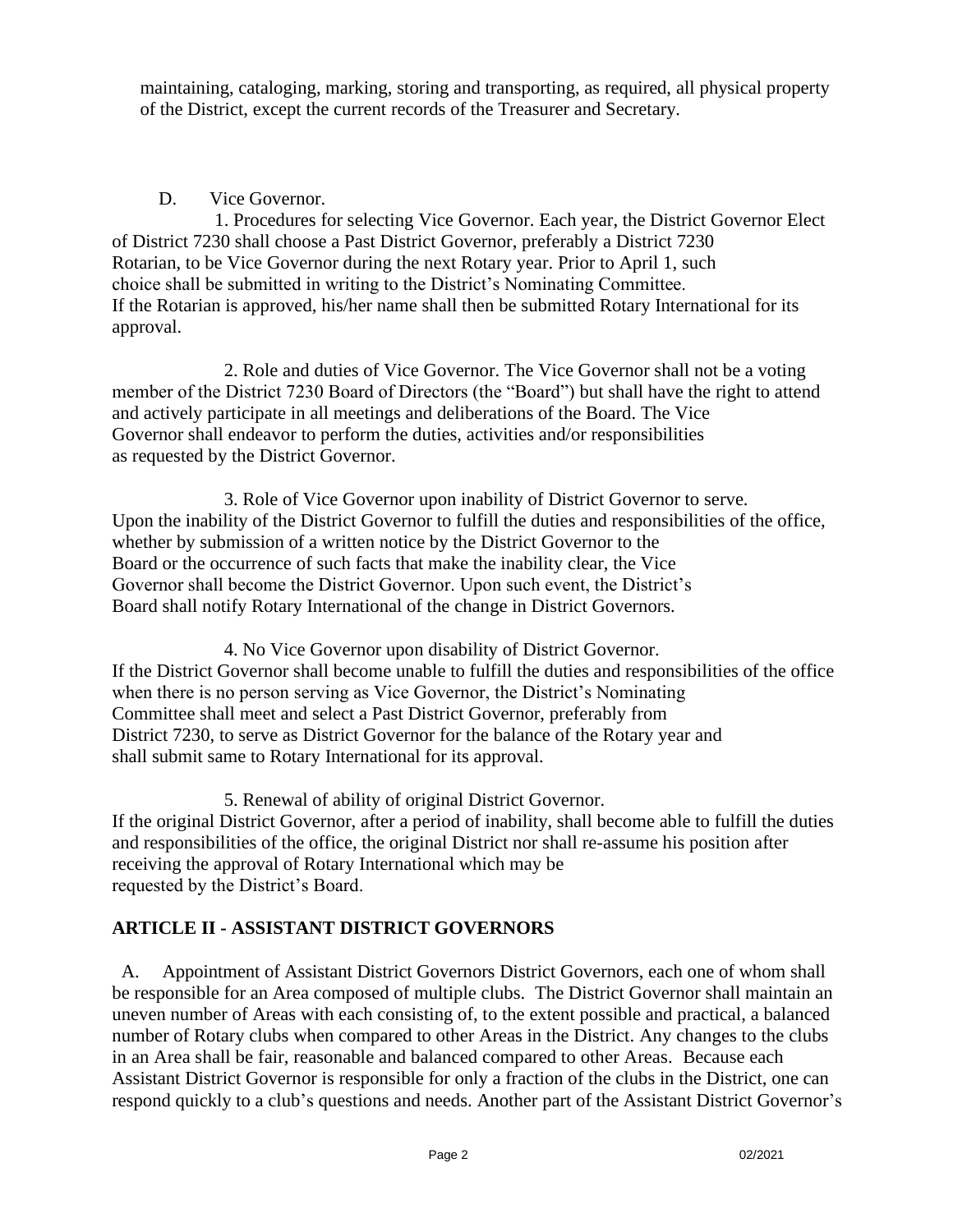role is to keep the Governor apprised of the Area clubs' activities, goals, problems, and specific needs.

(2) The Governor may also appoint Assistant District Governors responsible for performing specific district-wide functions or with specific responsibilities.

### C. Duties of Assistant District Governors

The Assistant District Governor will visit the clubs assigned at least quarterly and handle some of the responsibilities traditionally associated with the Governor's official visit. Depending on the needs and wishes of the District, the duties may include conducting the club assembly and reviewing the "Summary of Club Plans and Objectives."

The duties and responsibilities of an Assistant District Governor are:

- 1. Reports to and is supervised by the District Governor;
- 2. Administers an Area in the District;
- 3. Visits each club in the Area a minimum of once per quarter;

4. Conducts monthly scheduled meetings with club presidents to discuss the activities of the clubs and resources available to them as well as club and District goals and programs of the District and Rotary International;

5. Apprises (formally and informally) the Governor of club progress and concerns;

6. Participates in meetings with District leaders – training sessions, PETS, District Conference, club and District Assemblies, Rotary Foundation, etc.;

7. Assists in the maintenance of Rotary standards and values;

8. Completes other duties and responsibilities as assigned by the District Governor.

# **ARTICLE III - DISTRICT COMMITTEES**

 A. In appointing committees, the District Governor should bear in mind the need for a simple and efficient organization, which, although adequate for the job, is not overburdened with detail and technicalities. A District Governor should endeavor to appoint committees in the early spring to permit them to make early plans for the following year. The District Governor shall appoint the committees required by Rotary International, which are currently set forth in the Rotary International Code of Policies, Section 17.030.2:

B. Council of Past District Governors. It has been found helpful to appoint a Council of Past District Governors. Such a Council can make a significant contribution to the District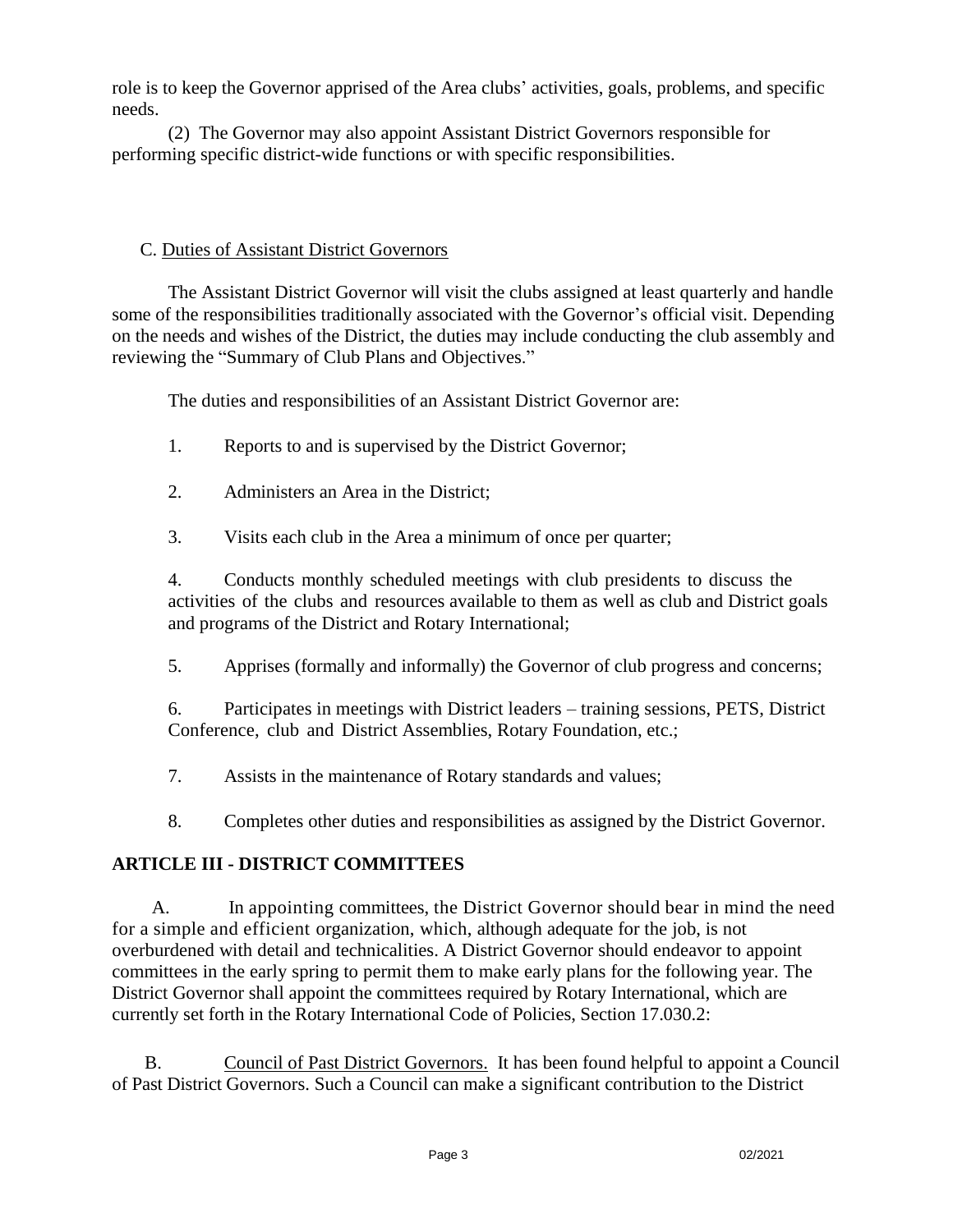provided that it in no way dilutes or detracts from the authority or responsibility of the District Governor.

## C. Additional Committees

In addition to the above committees, the District Governor may create additional committees or sub-committees of the above categories that are required by RI. The District Governor should make liberal use of the knowledge and experience of Past District Governors.

D. At the end of the year, the District Governor should insist that each committee prepare and hand over to its successor, a report of its activities during the year, in order to assist the successor and committees in their work.

# **ARTICLE IV – ELECTION OF DISTRICT GOVERNOR AND TREASURER**

## A. Required Qualifications of Candidates for District Governor Nominee

The status, qualifications and duties of District Governor set forth in the RI Bylaws shall be considered in determining the best candidate for the office of Governor Nominee. At the time of selection of a candidate as Governor Nominee, the candidate must conform to the requirements of RI Bylaws, including:

1. Be a member in good standing of a functioning Club, which is also in good standing in District 7230;

2. Have full qualifications for membership in Rotary and the integrity of the candidate must be without question;

3. Have served as President of a Club for a full term or be a charter President of a Club having served the full term from the date of charter to June  $30<sup>th</sup>$ , provided such period is at least six months;

4. Demonstrate willingness, commitment and ability, physically and otherwise, to fulfill the duties of the office of Governor and

5. Demonstrate knowledge of the qualifications, duties and responsibilities of a District Governor as prescribed by the RI Bylaws and submit to RI, through its General Secretary, a signed statement that the candidate understands clearly such qualifications, duties and responsibilities. Such statement shall also confirm that the candidate is qualified for the office of Governor and willing and able to assume the duties and responsibilities of such office and to perform them faithfully as required in RI Bylaws.

6. A Governor, at the time of taking office, must have completed seven (7) years of membership in Rotary in one or more Clubs and have attended the Governors-Elect and Governor's Nominee training seminar, and the International Assembly - as required in the RI Bylaws.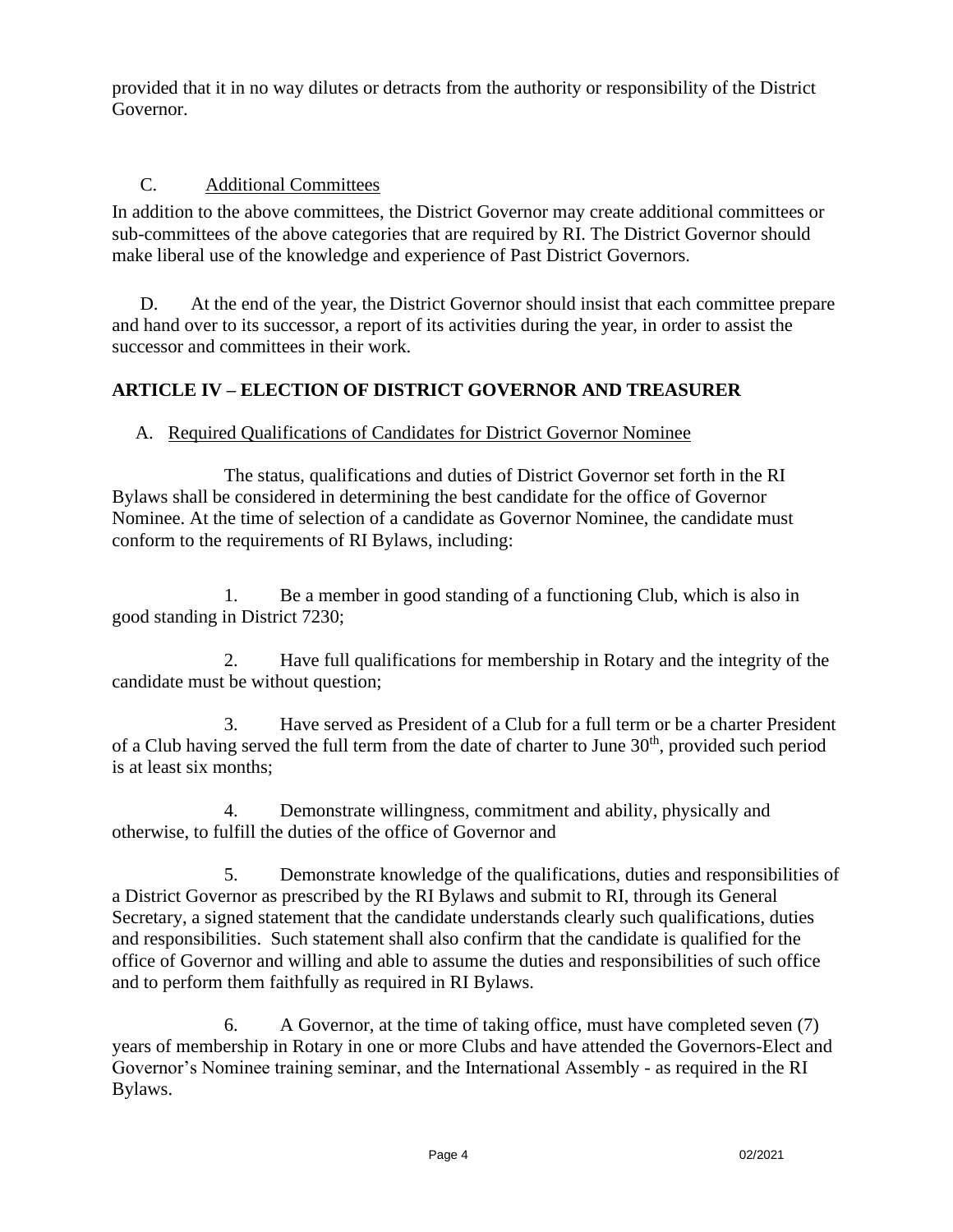7. A Governor should also:

a. Possess the esteem and confidence of one's own Club;

b. Be of high business and/or professional standing, with executive abilities, demonstrated in the conduct of one's business and/or profession;

c. Have one's business and/or professional work so well organized that one can give the time necessary to carry out the work of being Governor;

d. Be a person whose integrity and the conduct of one's personal life are above reproach;

e. Have a thorough knowledge of Rotary, its purposes, Object and constitutional documents and be recognized as being loyal to Rotary's goals and ideals; and

f. Be able to generally discuss the various phases of Rotary.

### B. Nominations For District Governor Nominee And District Treasurer Nominee

Annual nominations for District Governor Nominee (hereinafter referred to as "Governor Nominee") and biannual nominations for District Treasurer Nominee ("Treasurer Nominee") may be made by Rotary Clubs in good standing in District 7230 in the manner set forth in this Article IV.

### C. Nominations for District Governor Nominee and District Treasurer Nominee

Every Rotary year, the District Governor shall notify each Club that it may propose a candidate for Governor Nominee, to serve as Governor for the third Rotary year following election as Governor Nominee, and every other year the Governor shall notify each Club that it may propose a candidate for Treasurer Nominee.

1. The Governor shall specify:

a. the last date for submitting the name of the proposed Governor Nominee and/or Treasurer Nominee; and

b. the documentation that must be submitted with the name of the proposed Governor Nominee and name of Treasurer Nominee; and the permitted manner of submitting such information.

2. At the Governor's discretion, the last date for submitting names for proposed Governor Nominee and proposed Treasurer Nominee may be changed so long as the Clubs are given the full amount of time required by Rotary International Bylaws to submit such proposals.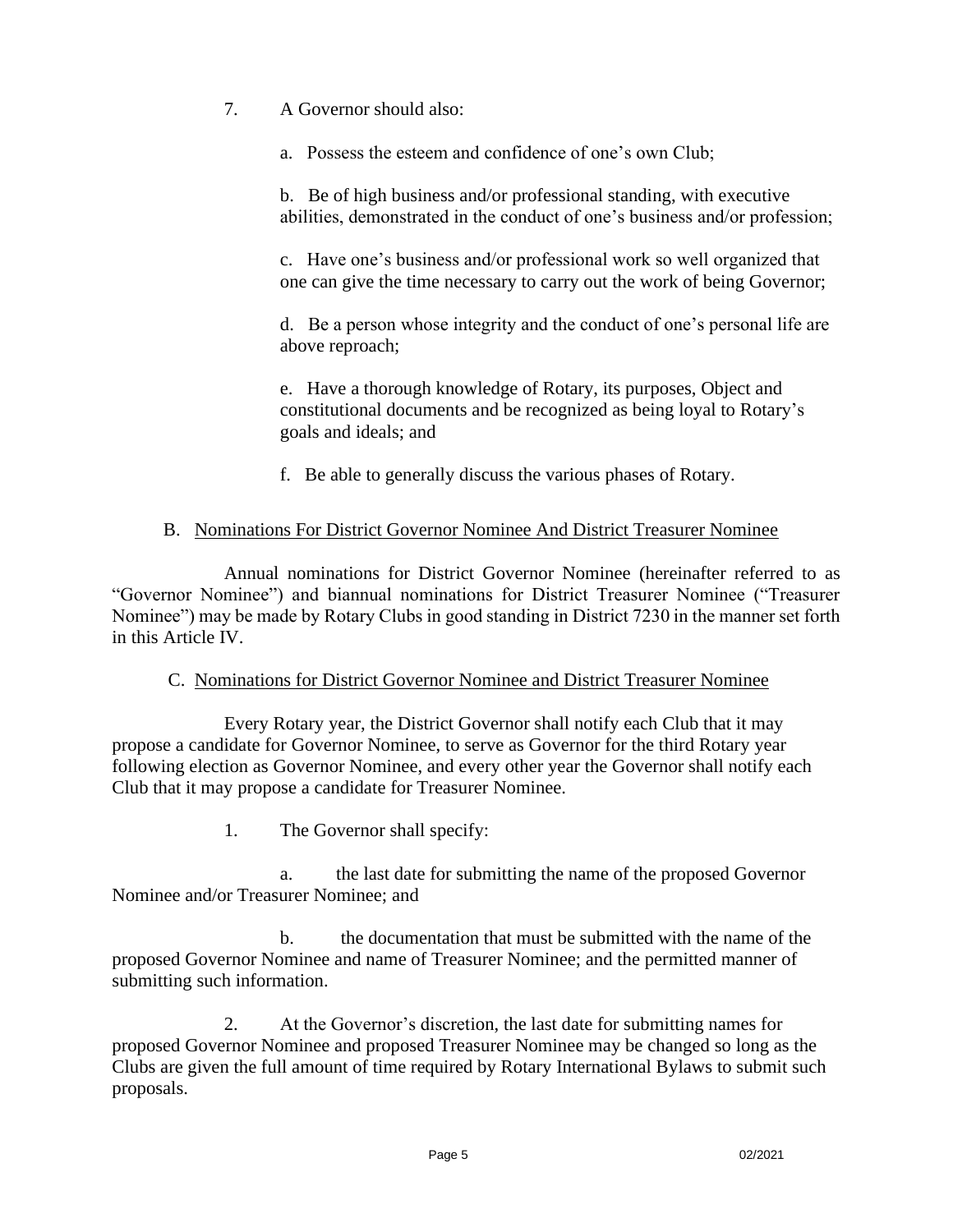#### D. Nominating Committee

#### 1. Organization of Nominating Committee

 Nominating Committee shall be assembled every Rotary year and shall consist of the following voting members:

a. One Rotarian from each of the Areas in the District who shall be selected by the Club Presidents of each Area to be a Nominator for the Area on the Nominating Committee. The selected Rotarian must be in good standing and have at least three years of membership in a Rotary club; the Assistant Governor for each of the District Areas shall be responsible for facilitating the selection of the Nominator from the assigned Area. Prior to October 1<sup>st</sup> of each Rotary year, the Assistant Governors shall confer with the Club Presidents in this Area to discuss candidates and alternates for the Nominating Committee and to decide on the Nominator who shall represent this Area and the alternate Nominator. The Assistant Governors shall, whenever possible, give preference to Rotarians who have not previously served on a Nominating Committee. Prior to November 1<sup>st</sup>, each Assistant Governor shall inform the District Governor in writing of the name of the Nominator and the name of the alternate Nominator.

b. Two (2) District Rotarians who have previously served as Governor in any Rotary District and who shall be members of and selected by the District's Past District Governor's Council. (for purposes of the Nominating Committee, such Rotarians and Past District Governors are herein after referred to as "PDG Nominators"). Such PDG Nominator may not serve as a Nominator on the Nominating Committee for the immediately following Rotary year. The PDG Nominators shall be voting members of the Nominating Committee.

c. No Club shall have two (2) members as Nominators on the same Nominating Committee

### 2. Operation of Nominating Committee

a. Every year, the Nominating Committee shall select, by majority vote, a Governor Nominee who shall be Governor Designee in the Rotary year following his/her selection as Governor Nominee and, in alternate years, a Treasurer Nominee to serve for the two (2) Rotary years following his selection as Treasurer Nominee.

b. In making its selection of a Governor Nominee, the Nominators shall not be limited to the names submitted by the Clubs in the District; the Nominating Committee may decline to elect a District Governor Nominee from the panel of those who applied, in which case the Chair of the Committee must inform the District Governor that he should extend the time to find other applicants. In this case, the time for selecting a District Governor Nominee must be extended to comply with the RI Bylaws. The Nominating Committee shall select, by majority vote, any Rotarian in the District whom it considers to be the best qualified Rotarian available to perform the duties and responsibilities of the office of District Governor and who has the qualifications set forth above in this Article IV.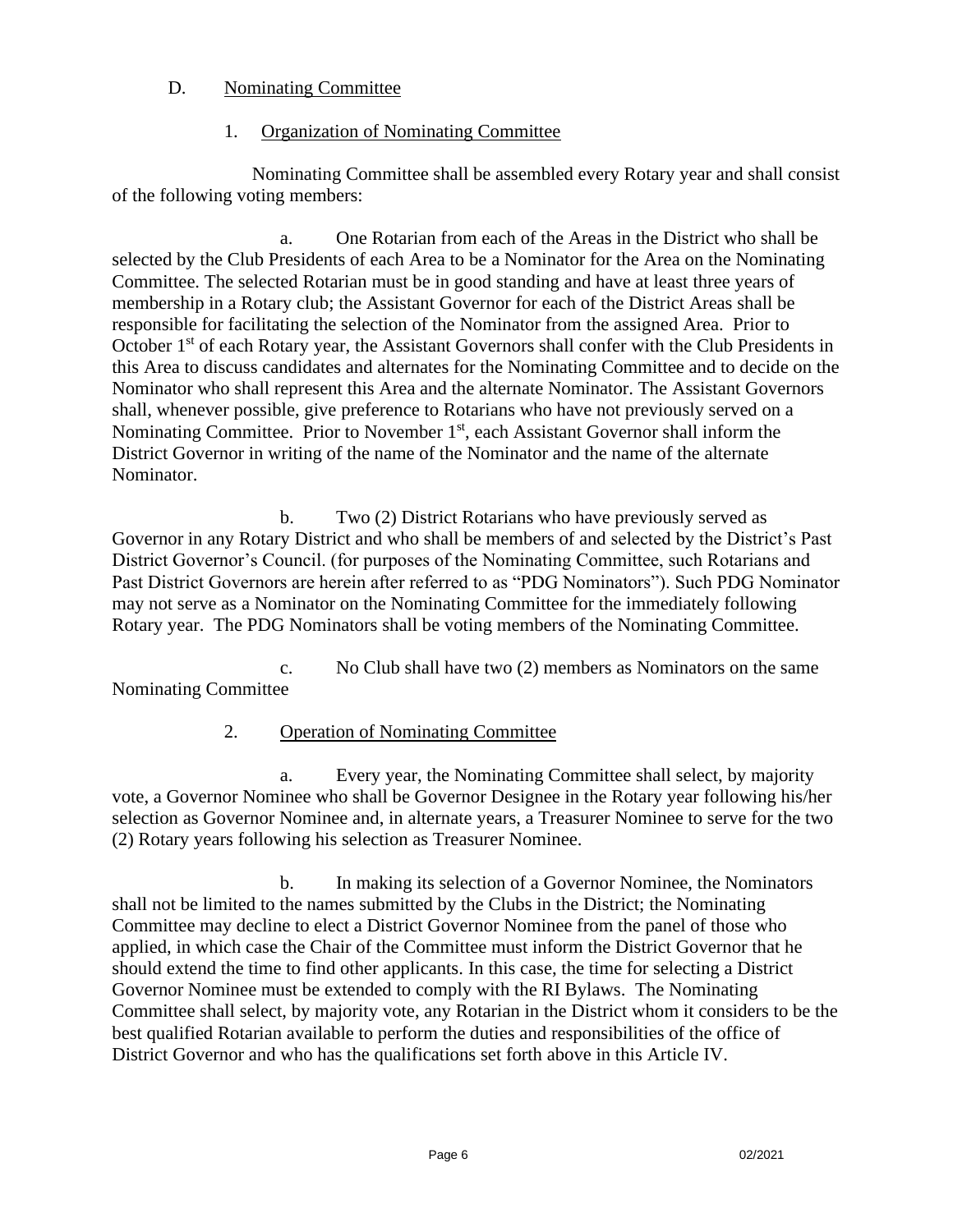c. The Nominating Committee shall meet at the call of the District Governor at a date, time and place set by him/her at least two months after the District Governor has solicited interest in candidates for District Governor Nominee, however in no case shall the Clubs be given less than the time required by RI Bylaws.

d. A majority of the Nominators shall constitute a quorum of the Nominating Committee at any meeting thereof and a vote of greater of fifty percent or a majority of the Nominators shall be required on all decisions of the Nominating Committee. The District Governor shall not participate in any Nominating Committee meeting except to call the meeting to order, explain the functions of the Nominating Committee and to conduct the election of a Chair of the Nominating Committee.

e. The Chair will assume immediate charge of the meeting and will proceed with the election of a secretary of the Nominating Committee, followed by all other business that properly comes before it.

f. Within twenty-four hours of the Nominating Committee's decisions, the Chair shall provide written notice to the District Governor of the selection(s) made and any other action taken by the Nominating Committee.

g. No Campaigning, Canvassing or Electioneering. The current RI Bylaws provide that, "in order that the best qualified Rotarians shall be selected for service in RI's elective offices, any effort to influence the selection process for an elective office in a positive or negative manner by campaigning, canvassing, electioneering or otherwise is prohibited." This provision further states that "Rotarians shall not campaign, canvass, or electioneer for elective position in RI, or allow any such activity, either on their behalf or on behalf of another" and "no brochures, literature, letters, or other materials, including electronic media and communications, may be distributed or circulated by Rotarians or on their behalf to any clubs or members of clubs except as may be expressly authorized by the board." These same rules shall apply with full force and effect in the District with respect to the selection of officers and the selection of Nominators to serve on its Nominating Committee.

h. Confidentiality. The members of the Nominating Committee shall hold in perpetual confidence all discussions and personal votes that occur during the meeting of the Nominating Committee.

### 3. Action By District Governor, Nominations By Clubs

## a. Notification to Clubs; Proposal of Challenging Candidate.

Within seventy two hours after notification from the Nominating Committee of its selections for Governor Nominee and Treasurer Nominee, the District Governor shall notify the Clubs of the District of such selections of the Nominating Committee and shall fix a challenge date not more than fourteen (14) days from the date of District Governor's notice of the selections of the Nominating Committee (the "Challenge Date") the District Governor's notice of the selections of the Nominating Committee which may be filed in writing or by electronic means.

b. No Challenged Nominations Received; Declaration of Nominees.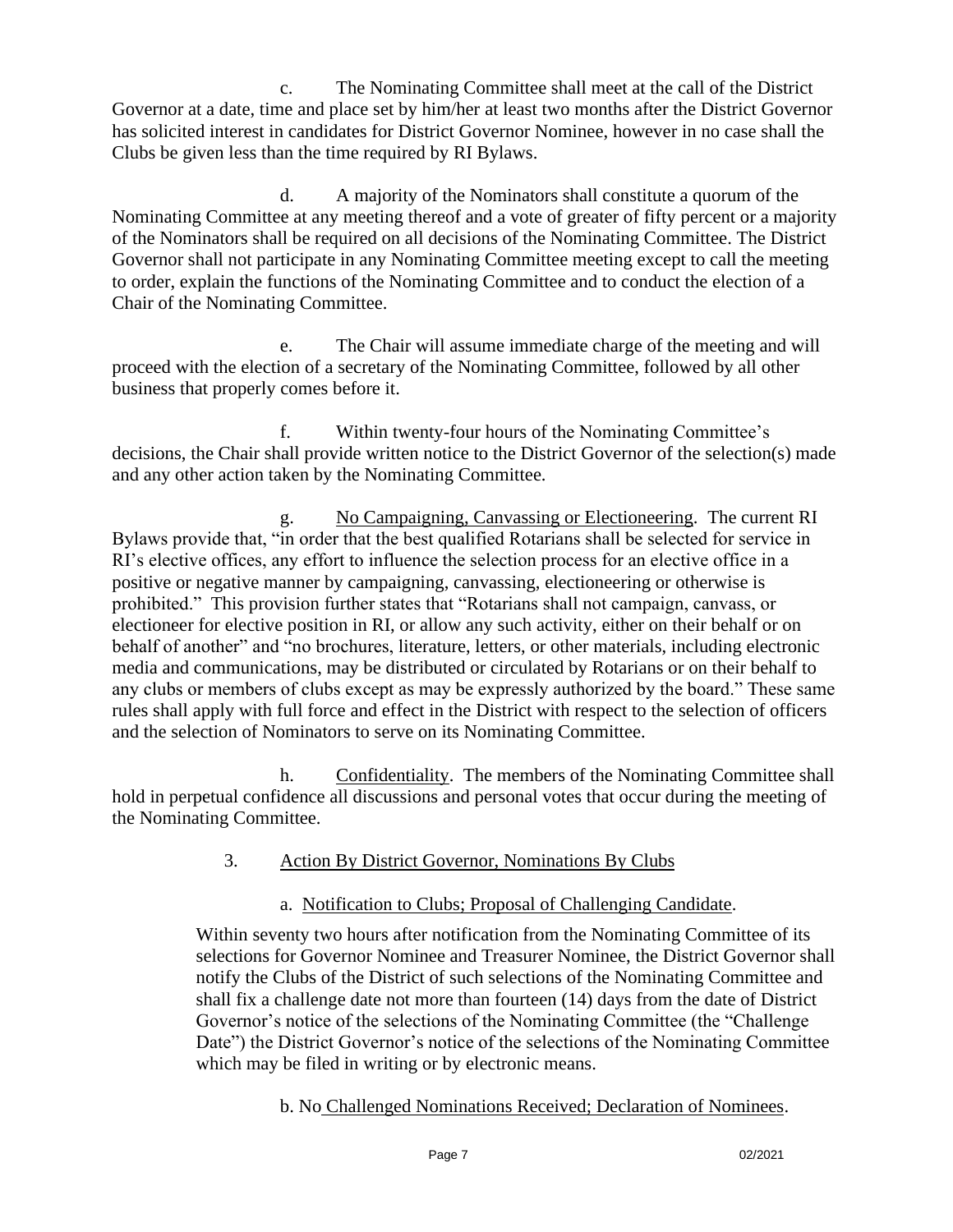If, by midnight of a date fourteen days after the Clubs have been informed of the Nominating Committee's selection, no challenging nomination has been received by the District Governor from a Club in the District, the District Governor shall declare the Rotarians selected by the Nominating Committee to be Governor Nominee and Treasurer Nominee by so notifying the Clubs in the District, by written notice or electronic message, within fifteen (15) days of the Challenge Date.

#### c. Challenged Nominations Received

If, on or before the Challenge Date, a proposed nomination of a qualified candidate has been received by the District Governor from a Club in the District, and such nomination has not been withdrawn by midnight of the Challenge Date, then the District Governor shall send, in written or electronic message, notice of such nomination to the Clubs in the District through a form prescribed by Rotary International of the name of the challenging candidate and inquire whether any Club wishes to concur with same. In order to indicate its concurrence, a Club must file with the District Governor, within two (2) weeks of the Governor's notice, a resolution of the Club, adopted at a regular meeting of its members, concurring with the challenge. Only challenges that have been concurred with by the greater of ten (10) other Clubs or twenty percent (20%) of the Clubs in the District (rounded off to the nearest whole number)shall be considered as valid.

 d. Notice of Valid Challenging Nomination. The District Governor shall n, within seven (7) days following the deadline, all Clubs in the District where a valid challenging nomination has been received by the deadline. Such notice shall include the name and qualifications of each such challenging candidate, the names of the challenging and concurring Clubs and state that such candidates will be balloted upon in a ballot-by-mail or alternatively at the District Conference if the challenge remains effective up to the date of the District Conference as set by the District Governor.

 e. Declaration of Official Nominees. In the event that the Challenge Date expires with no further nominations from the Clubs, then the District Governor shall declare the candidates of the District Nominating Committee to be the District Governor Nominee and District Treasurer Nominee and shall, within fifteen (15) days thereafter, so notify all Clubs in the District.

 f. Nominations from floor of the District Conference. In the event that no nomination has been effectuated at the time of the District Conference, then nominations for officers of the District shall be accepted from the floor of the Conference by electors from Clubs in the District.

 g. Notification of Nominations to Rotary International. The District Governor shall certify the name of the District Governor Nominee to the General Secretary of Rotary International within ten (10) days after the District Governor Nominee has been declared to be the District Governor Nominee.

h. Functions of District Governor Elect. During the year as District Governor Elect (DGE) the District Governor shall undertake the orientation, education, and motivation of the DGE. The DGE shall: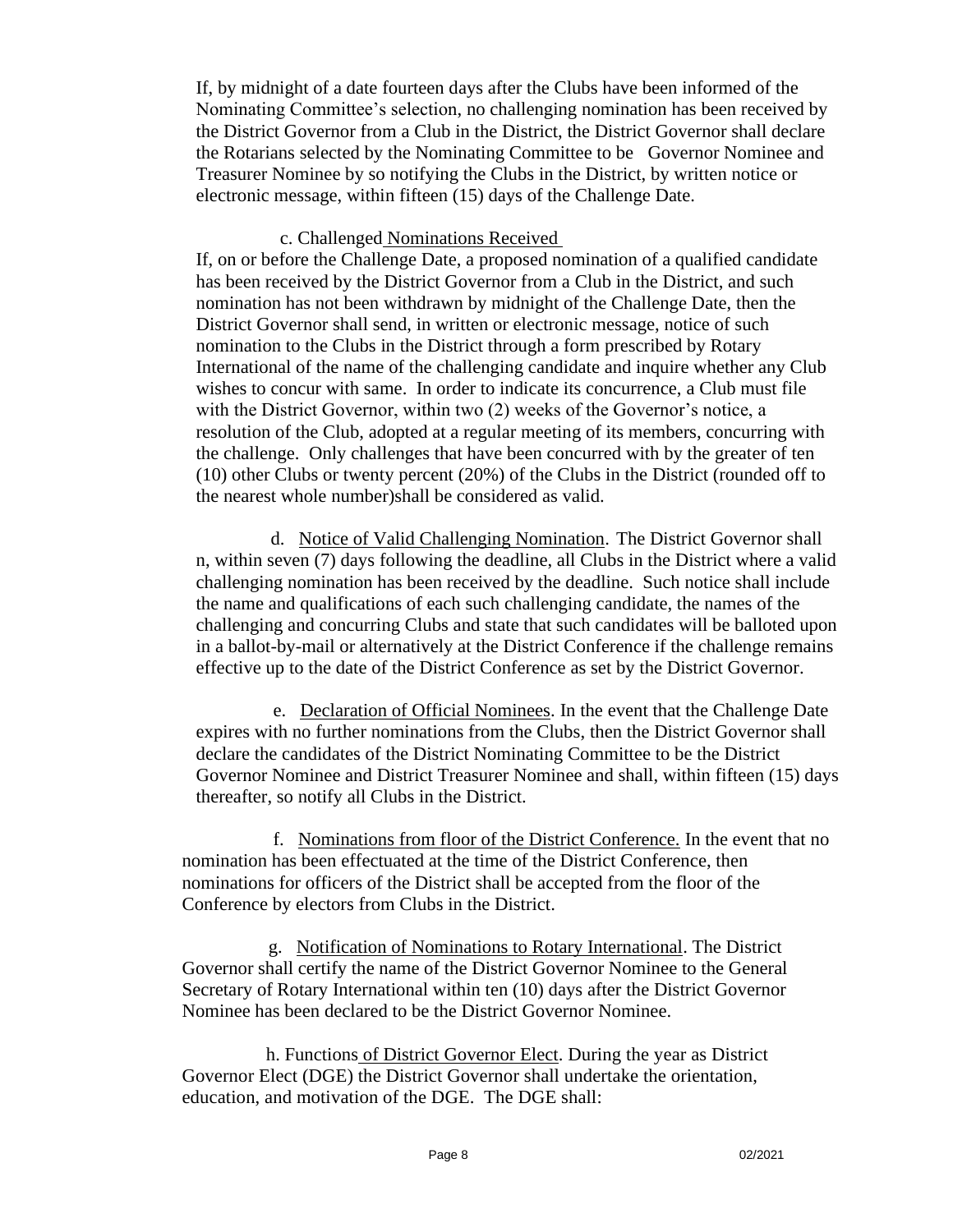(i) be considered by the District Governor for assignment to participate in the program of the District Conference;

 (ii) be given specific responsibilities by the District Governor in connection with District committees or District organization;

 (iii) be invited by the District Governor to attend as an observer all District meetings where the District Governor- Elect is not otherwise designated a participant.

## **ARTICLE V – DISTRICT CONFERENCE**

District Governor Nominee's Functions for the District Conference.

In order to ensure the thorough planning of the District Conference, it is recommended that the District Governor Nominee (DGN) begin planning the District Conference to be held in their year as District Governor as soon as possible although they should withhold the finalizing of plans until after the International Assembly of their DGN year.

A. The DGN shall:

1. Appoint a District Conference Committee of three to five members from different clubs. This District Conference Committee shall include Rotarians who have experience planning a District Conference as well as less experienced Rotarians whose leadership should be encouraged.

2. Select and agree upon a time and site for the Conference in consultation with the committee.

B. The District Conference must comply with the requirements of Rotary International.

C. District Conference Annual Business Meeting

1. The Annual Business Meeting of Rotary District 7230 will take place during the District Conference.

2. The Annual Business Meeting will cover, but not be limited to: (a) The State of the District Report by the District Governor; (b) Resolutions proposed by District clubs and/or Rotarians in good standing; (c) amendments to the MAP; and (d) any other business deemed appropriate for discussion and action.

3. Conference voting shall be in according to the provisions of the current Bylaws of RI. The Bylaws that are in effect at the time that this Amended and restated District Manual of Administrative Procedure describes conference voting.

4. A quorum will consist of one third of the clubs of the District.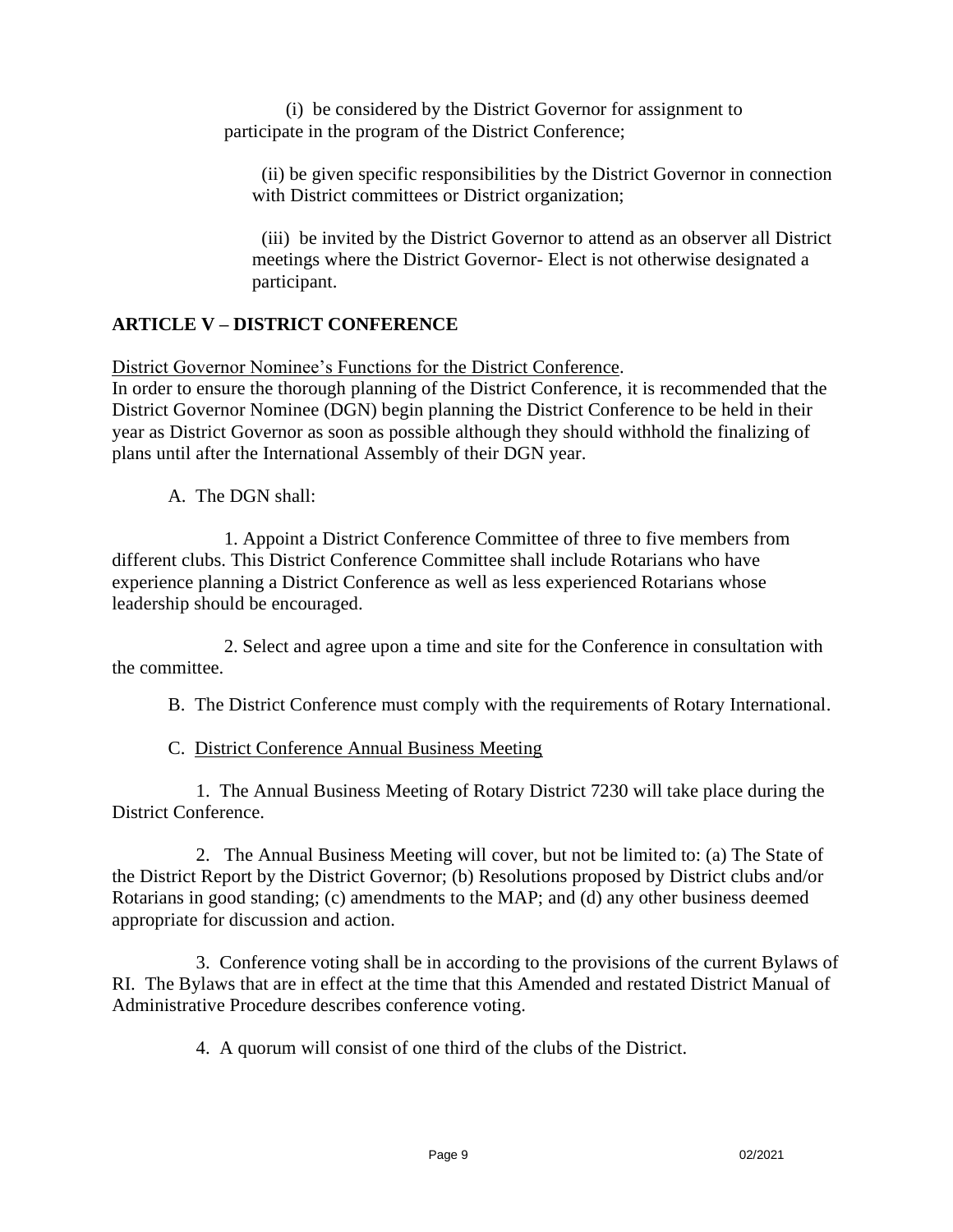5. A simple majority of Rotarians in good standing who are in attendance will be required to pass resolutions.

6. A two-thirds vote of the weighted votes of District clubs will be required to pass amendments to the MAP. The number of weighted vote(s) per club shall be in accordance with the policy of Rotary International in effect at the time of voting.

7. The Annual Business Meeting will be FREE of charge to any district member in good standing

## **ARTICLE VI - DISTRICT FUND**

**.** 

- A. To avoid co-mingling of funds, a singular, separate bank account shall be maintained to handle deposits and disbursements for all "District Funds" at all times.
- B. Per Capita Dues. Using approved amounts from the annual budget, Per Capita Dues shall be billed to all Clubs in the District based on the number of members as of the first day of July and January, plus prorated dues for the full months of new members inducted by clubs during the preceding six months. Invoicing for PETS and other training programs are deemed as Dues under this Section 2.
- C. Failure to Pay Per Capita Dues**.** Any club with unpaid dues of six months from July 1 or January 1 shall be subject to suspension of district services as long as the dues remain unpaid. The district governor shall also notify the RI Board of Directors of any club that has such unpaid dues.
- D. District Dues Rebates. As an incentive to grow club membership, each club may secure a rebate of dues attributable to, for example, newly Chartered Clubs and members who have not attained the age of 40 by the first day of July and January. Rebate programs shall be approved by the Board at the beginning of each year. To qualify for a rebate, a Club must remit payment of per capita dues, net of such rebates claimed, to the District Treasurer within 60 days of the District invoice date The Board shall determine at the beginning of each year an appropriate amount that shall be rebated to clubs.
- E. District Dues Refunds. Refunds of prior Rotary year Dues will be disbursed by the District when available.
- F. Oversight of District Funds. Oversight of District Funds shall be conducted by the "District Budget and Finance Committee." This committee shall consist of the District Governor, the District Governor Elect, the District Governor Nominee, the District Treasurer, and four other Rotarians at least two of which shall not be a Past District Governor. The members of the Committee shall be selected by the District Governor who shall appoint one of the members to be the Chair of the Committee. Committee retirement is required for those members that have served four years, other than the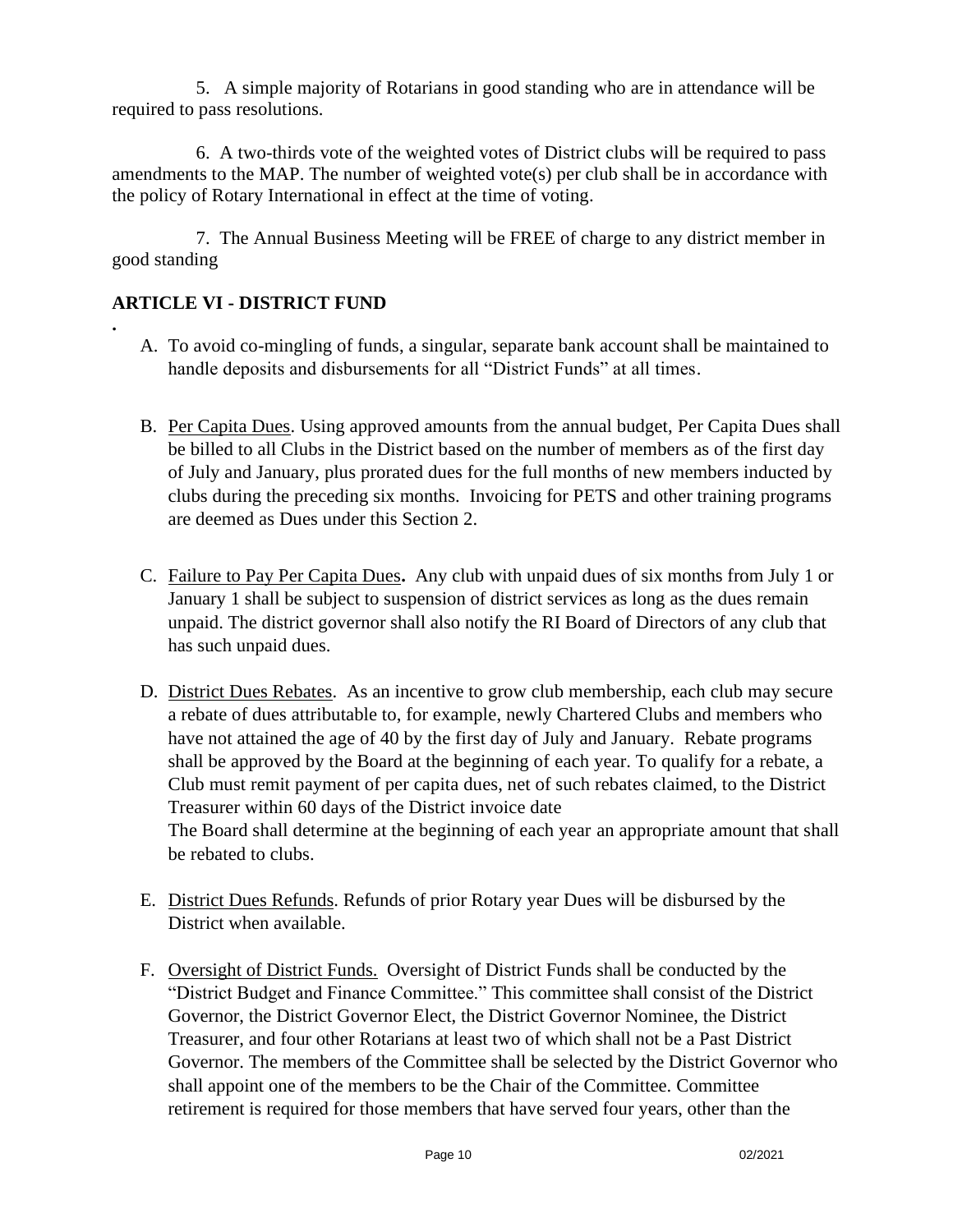District Governor, the District Governor Elect, the District Governor Nominee and the Treasurer. The District Governor, when making such appointments, shall appoint one member to serve for one year, one member to serve for two years, one member to serve for three years, and one member to serve for four years. Any vacancy that may occur will be filled by the District Governor for the unexpired term.

- G. It shall be the duty of the Chair of the Committee to convene such meeting or meetings of the committee as shall, in their opinion, are necessary to produce on or before the 20th day of March in each year a budget of income and expenditure for the following year.
- H. It shall be the duty of the District Governor Elect to provide the Committee with such estimates of expenditure for the following year as will enable the committee to determine what funds are required for the prudent and economic administration of the affairs of the District during that year.
- I Prior to voting on the District's budget for an ensuing Rotary year, the District shall hold a budget workshop at a convenient location to a majority of the Clubs in the District and invite all Presidents, Presidents-Elect, Treasurers, and Treasurers-Elect to attend such workshop. At said workshop, the District Governor-Elect shall present his or her District budget for the ensuing Rotary year and conduct a full, fair and complete discussion of the same. A vote on such budget shall not be held until at least thirty (30) days have expired since the date of the aforesaid budget workshop. The vote on the budget shall be held among all Presidents-Elect in the District.
- J The District Governor and Treasurer may adjust each specific budget line item under "District Administrative Services" and "District Program Services" so long as the specified total budget amount for District Administrative Services and District Program Services is not exceeded.
- K. In any event, the budget shall be submitted to a District Assembly and shall be approved either as presented or as amended, by THREE FOURTHS of the incoming Club Presidents present and voting. No change can be made to the total budget of the District Fund unless approved by THREE FOURTHS of the District's Club Presidents voting. This vote may be taken by mail or at a District meeting. The District Governor and Treasurer may adjust each specific budget line item under 'District Administrative Services' and 'District Program Services' so long as the specified total budget amount for district administrative services and district program services is not exceeded.
- L. The Treasurer shall send to every Club, semi-annually, an unaudited statement of the income and expenditures of the District Fund, showing the expenditures for the half year as well as the accumulative totals for the budget year compared to the budget no later than December 31 for the first half year and June 30 for the second half year.
- M Annual Statement and Report.

1. The Governor must provide an Annual Statement and Report (ASR) of the District's finances within three (3) months of the completion of the Governor's year in office. The ASR must be reviewed in one of the following methods as may be decided at the District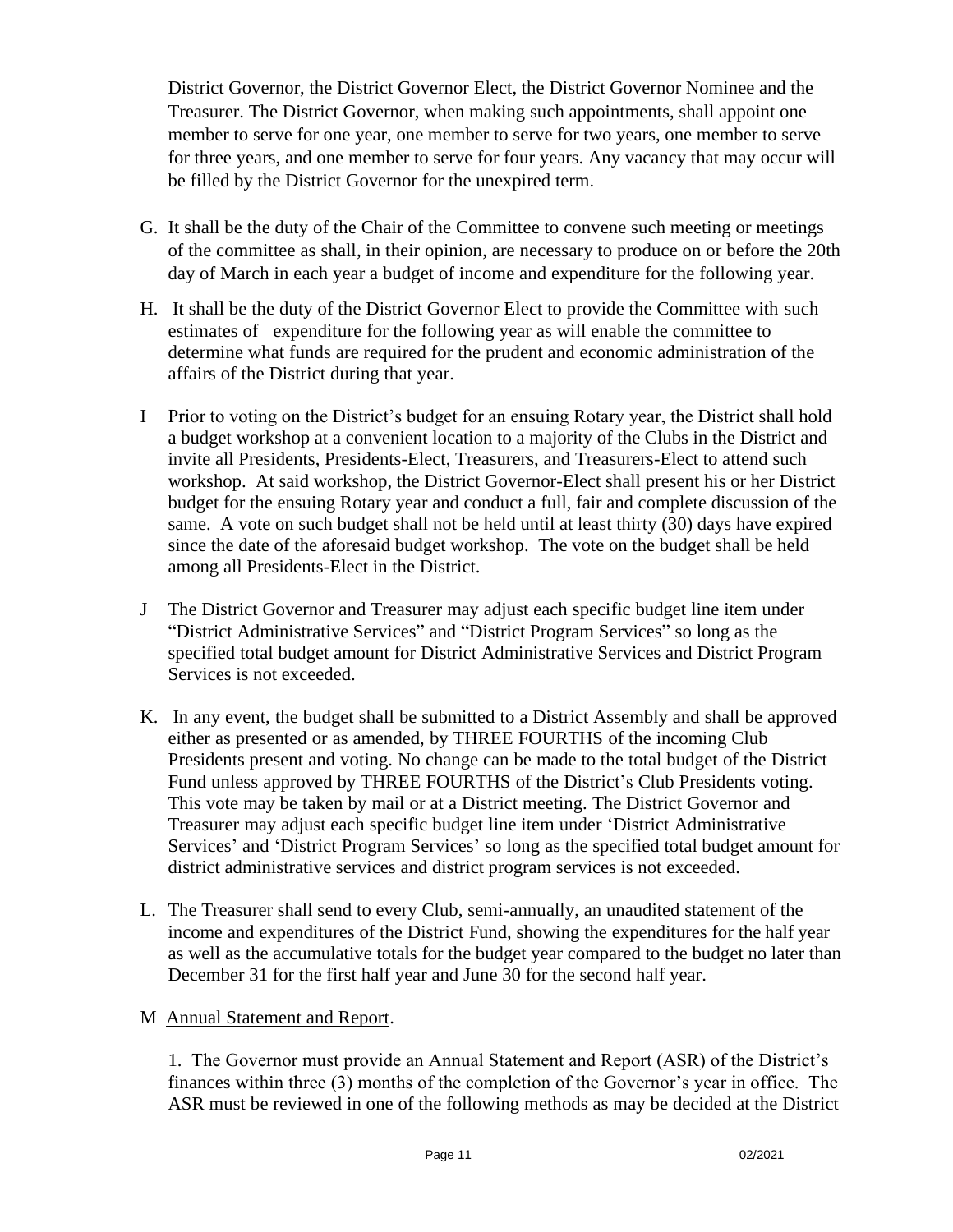Conference held in the Governor's year by a majority of the representatives of the Clubs which are in attendance at the District Conference:

By a qualified certified public accountant; or

By a District Audit Committee. If this method is selected, it must comply with the following requirements:

(a) At least three (3) members must be from the District's Clubs;

(b) All members of the Audit Committee must be active Rotarians in good standing; (c) At least one member must be a Past District Governor or a person with audit experience;

(d) No person may serve on the Audit Committee if he/she is reviewing the ASR for the year in which he/she served in any of the following positions: District Governor, District Treasurer, signatories on the District's bank accounts, and members of the budget and Finance Committee; and

(e) Members of the District Audit Committee shall be elected in accordance with the procedures established by the District's Budget and Finance Committee.

2. The ASR shall include but not be limited to details of:

(a) All sources of the District's funds, including but not limited to funds received from Rotary International, The Rotary Foundation, District Clubs and individuals;

(b) All funds received by or on behalf of the District from fundraising activities;

(c) Grants received from The Rotary Foundation designated for use by the District;

(d) All financial transactions of the District's Committees;

(e) All financial transactions of the District Governor by or on behalf of himself or herself and/or the District;

(f) All expenditures of the District's funds; and

 (g) All funds received by the District Governor from Rotary International although such funds are held in a separate account.

3. The ASR shall be presented for discussion and adoption as follows:

(a) At a District meeting scheduled by the following Governor during the first three (3) months of such Governor's year for which thirty (30) days' advance notice has been given to the Clubs that the ASR of the District's finances for the immediately prior year will be presented; or

(b) If a District meeting as discussed in (a) above is not held or if the ASR is not adopted thereat, the following Governor shall conduct a ballot-by-mail on the ASR within the next two (2) months and provide notice to the Clubs of the outcome of the vote not later than December 31 of such Governor's year. If the ASR is not adopted by a majority vote, the ASR shall be submitted to Rotary International for its consideration.

4. All financial transactions of the District including financial planning, financial procedures, financial actions of all District Officers and Committees shall be carried out in accordance with Generally Accepted Accounting Principles (GAAP) as issued by the Financial Accounting Standards Board.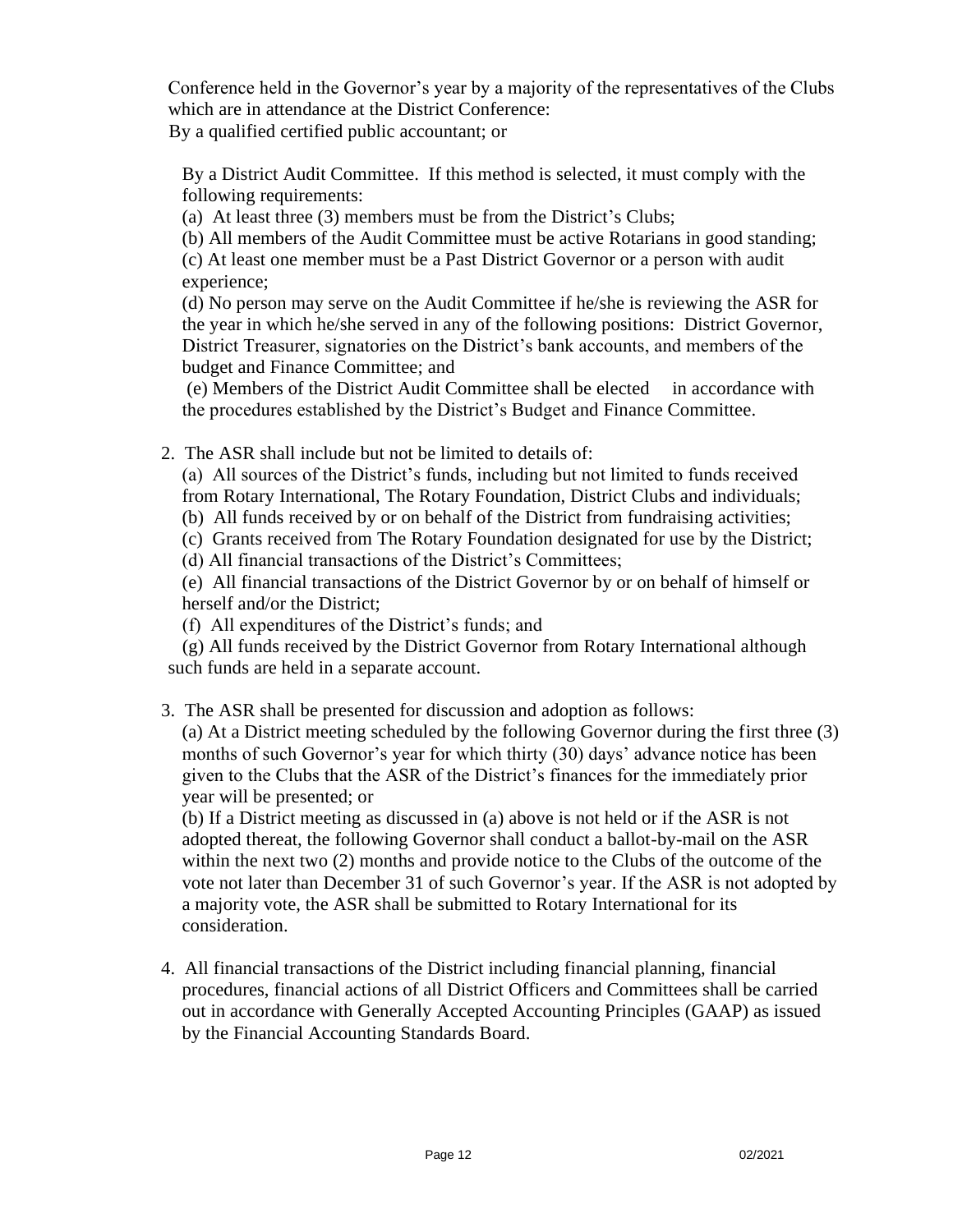M. The District Governor shall ensure that all documents relating to the District Fund, including statements, vouchers and receipts, be retained for a period of at least six (6) years.

N. All money in the District Fund not required for immediate use shall be invested at the highest interest rates reasonably obtainable consistent with normal standards of prudent investment. Income derived from an investment balance on balances not exceeding \$25,000 shall inure to the benefit of the District Reserve Fund.

O. The Reserve Fund shall always be maintained at no less than \$25,000.00, plus cumulative earnings noted in Paragraph N above. Any monies exceeding this Reserve Fund balance at the end of the fiscal year after all bills and expenditures have been satisfied, shall be used to reduce the Per Capita Dues assessment. Should there be less than \$25,000.00 in the Reserve Fund, nothing will be withdrawn from the Reserve Fund until such time as the Reserve Fund again increases to \$25,000.00.

#### P. District Grants

District Grants will be granted solely on the merits of the Grant proposal. Criteria such as donation of time or money by a club or member for any project, a club participating in Every Rotarian Every Year, a club's attendance percentage, or any other criterion will not play a role in determining whether the Grant will be awarded to a club in good standing.

## **ARTICLE VII – MEETINGS**

 Any meetings discussed in or held pursuant to this Manual of Administrative Procedure may be held in person or electronically or by teleconference, and voting required to be held at any electronically or teleconference held meeting may also be conducted electronically or teleconference either through a virtual meeting website or by email.

#### **ARTICLE VIII - COUNCIL ON LEGISLATION REPRESENTATIVE AND ALTERNATE**

The Council on Legislation has been designated as the legislative body of RI. Clubs should select for the District Representative the best qualified and most experienced Rotarian available for such service.

The District's representative to the Rotary International Council on Legislation shall be selected by a vote of the Clubs at the annual District Conference. The District's Representative shall actively seek proposed enactments from all Clubs of the District and present such enactments to the appropriate review committee of The Council on Legislation. At the conclusion of the Council on Legislation, the District Representative shall report the actions of the Council on Legislation to all Clubs of the District by whatever means the District Governor prescribes.